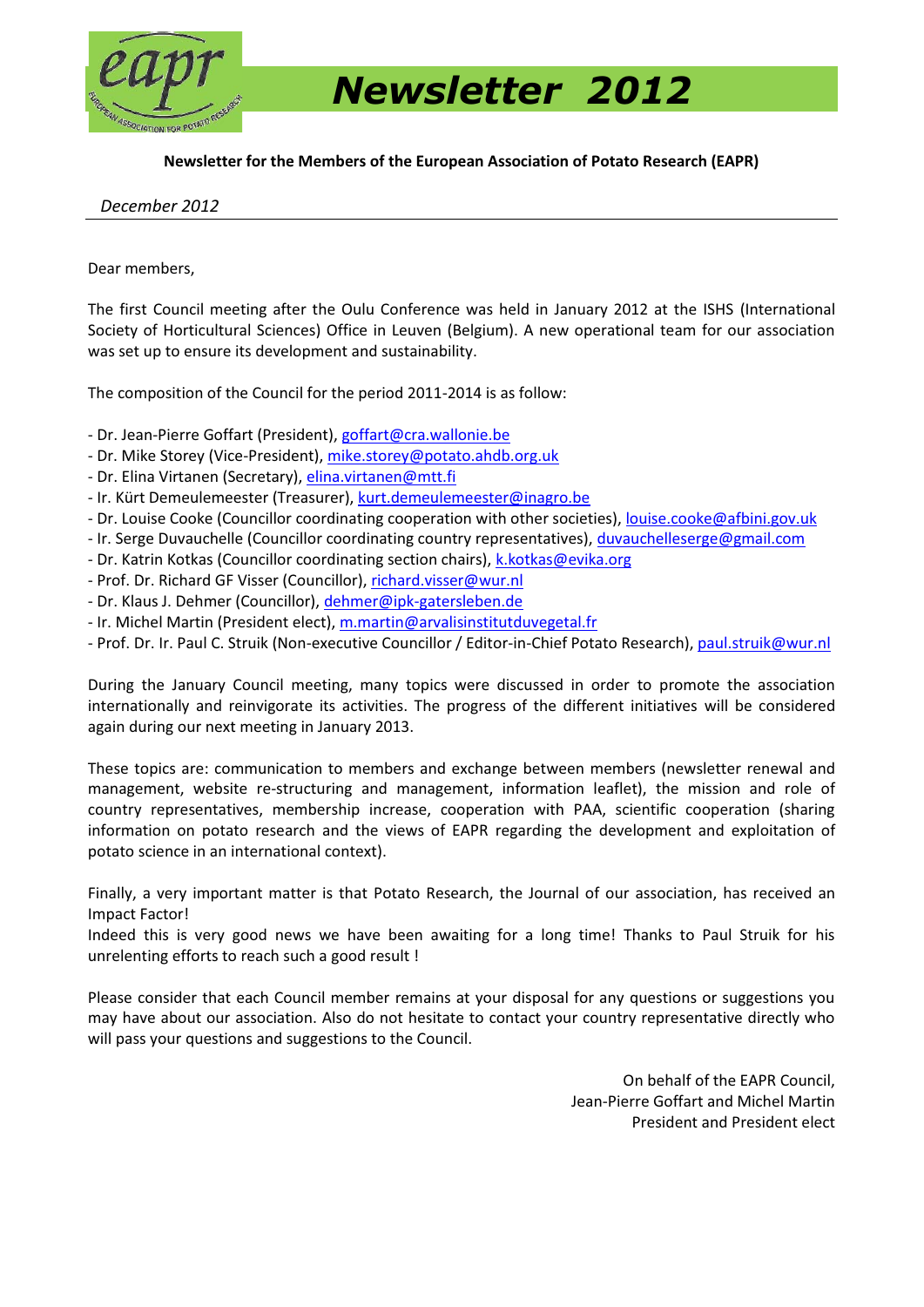### **EAPR Section's Meetings in 2013**

The different sections of the EAPR organize specialized meetings during the period between the Triennial Conferences of the Association. So while we wait for the Belgian Triennial conference in Brussels in 2014, a number of section meetings will be held in 2013. An overview of these is presented below. More details will be provided to members through specific websites. All these forthcoming meetings will provide many opportunities to exchange and find synergies between the European teams engaged in similar works. Current available information on 2013 Section's meetings are as follow:

- **Section Agronomy and Physiology**: - Second international symposium on agronomy and physiology of potato (Potato Agrophysiology 2013) as an event of joint sections of the EAPR – Agronomy & Physiology: September 15-19, 2013 in Prague (Czech Republic), Organizing Committee chaired by Jaroslav Čepl http://www.potato-agrophysiology2013.eu/ - Submissions deadline is February 15, 2013.

- **Section Breeding and Varietal assessment**: - 17th joint meeting of EAPR Breeding and Varietal Assessment Section and EUCARPIA Section Potato in Hévíz (Hungary), June 30 – July 4, 2013. Contact : Zsolt Polgár (polg-zs@georgikon.hu ) – Topic : "*The challenges of improving both quality and resistance to biotic and abiotic stresses in potato*" - Submissions deadline is February 17, 2013.

- **Section Post Harvest**: October 22-24, 2013 in Warsaw (Poland), contacts Adrian Cunnington (adrian.cunnington@potato.ahdb.org.uk ) and Romke Wustman (Romke.Wustman@wur.nl )

- **Section Pathology**: November 17-21, 2013 in Jerusalem (Israel), Organizing Committee chaired by Dr. Leah Tsror (tsror@agri.gov.il ) – Topic : "*Climate Change / Global Warming – Effects on Diseases and Pests*".

- **Section Pathology**: May 31 2013 in Antalya- (Turkey), Organizing Committee chaired by Dr. Gülşen SERTKAYA (gsertkaya@mku.edu.tr )

**Please stay tuned for further detailed information on the 2013 Section's meetings available on our website www.eapr.net** 

## **19th EAPR Conference : "***EAPR 2014 in BRUSSELS* **(Belgium)" www.eapr2014.be**

The Organizing Committee of the EAPR Congress in 2014 is pleased to announce the launch of its website for the 19<sup>th</sup> Triennial Conference: **www.eapr2014.be** . Do not hesitate to visit it and find the first information on this conference that will be held in Brussels (Belgium) from 6 to 11 July 2014 . The venue is the "Crowne Plaza Hotel", near the city centre, which offers a large range of facilities for the conference as well as for the participants (www.crowneplazabrussels.be). Please wait for available information on the Conference Website for accommodation (special rates) !

The core team of the organizing committee is: *Jean-Pierre Goffart* (goffart@cra.wallonie.be / EAPR President), *Marc Goeminne* (marc.goeminne@proefcentrum-kruishoutem.be / EAPR Country Representative for Belgium), *Kürt Demeulemeester* (kurt.demeulemeester@inagro.be / EAPR Treasurer) and *Jean-Louis Rolot* (rolot@cra.wallonie.be / EAPR member) and also *Pierre Lebrun* (pierre.lebrun@fiwap.be / EAPR member) . Other members of the Organizing Committee are detailed on the Conference website, as well as the provisional Scientific Committee composition and the scientific topics of the Conference.

The conference will benefit from the support of the Belgian potato Industry but private sponsorship is also welcomed: contact the organizers (see the dedicated webpages for detailed sponsorship conditions http://www.eapr2014.be/category/sponsors ).

Please also note that there will be no clash in 2014 between our Triennial Conference and the 2014 PAA Annual Conference which will be held from 3 to 8 August 2014.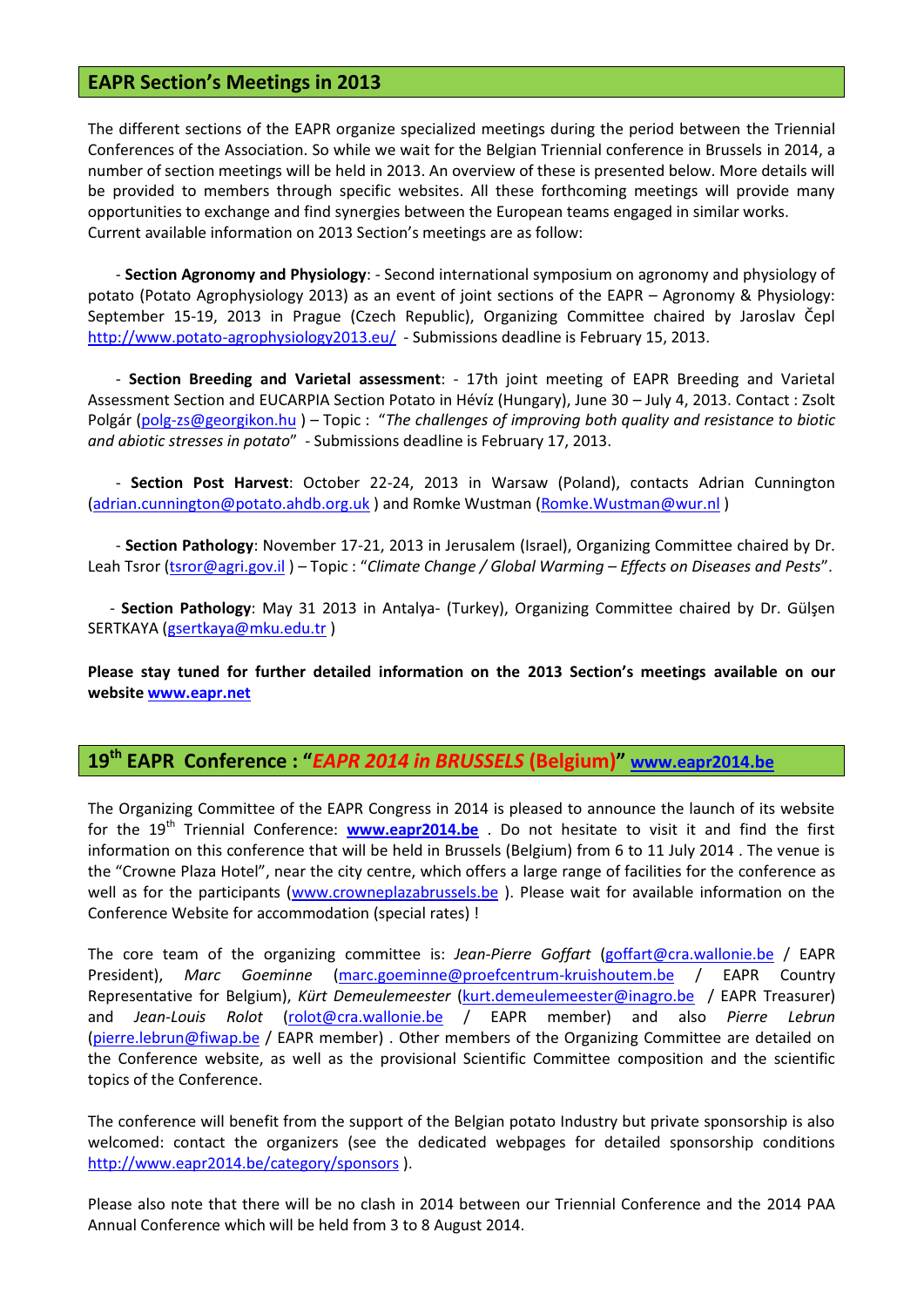## **Proposals for EAPR 2020 Triennial Conference**

Since 2008, the EAPR Constitution includes in the Council, as President elect, the organizer of the Triennial Conference in six years' time. This was done in Oulu last year for France, which will prepare the 20<sup>th</sup> Conference of 2017.

In order to anticipate discussions on the choice of the location for the 21st Triennial Conference in 2020 during the next General Assembly of our association in Brussels, the Council invites Country Representatives to look at the possibility of a proposal from their countries, and to send any proposals to the President of EAPR. A first consideration of this will occur during the next Council meeting in mid-January 2013.

## **Very important news from Paul Struik, the Editor in Chief of Potato Research and Springer**

#### **Potato Research has received an Impact Factor!**

Potato Research receives its first Impact Factor since the journal is published by Springer. The first Impact Factor was 0.737 (2011, Journal Citation Reports®, Thomson Reuters). This is the good news we have been awaiting for a long time. Our next goal is to increase the Impact Factor further.

This means that Potato Research will be indexed and abstracted in:

- Science Citation Index Expanded (also known as SciSearch<sup>®</sup>)
- Journal Citation Reports/Science Edition
- Current Contents®/Agriculture, Biology and Environmental

#### **Why not submit your next paper to your society journal?** Online submission is at:

http://www.editorialmanager.com/potr

For further information about the journal, take a look at the journal page: www.springer.com/11540

*And don't forget – as a benefit of membership, you not only have online access to Potato Research, and to the American Journal of Potato Research and Euphytica, but you can also order English-language books from Springer at a discount of 20%!* 

http://www.springer.com/eapr?token=Be9DeX3w72K7Rsq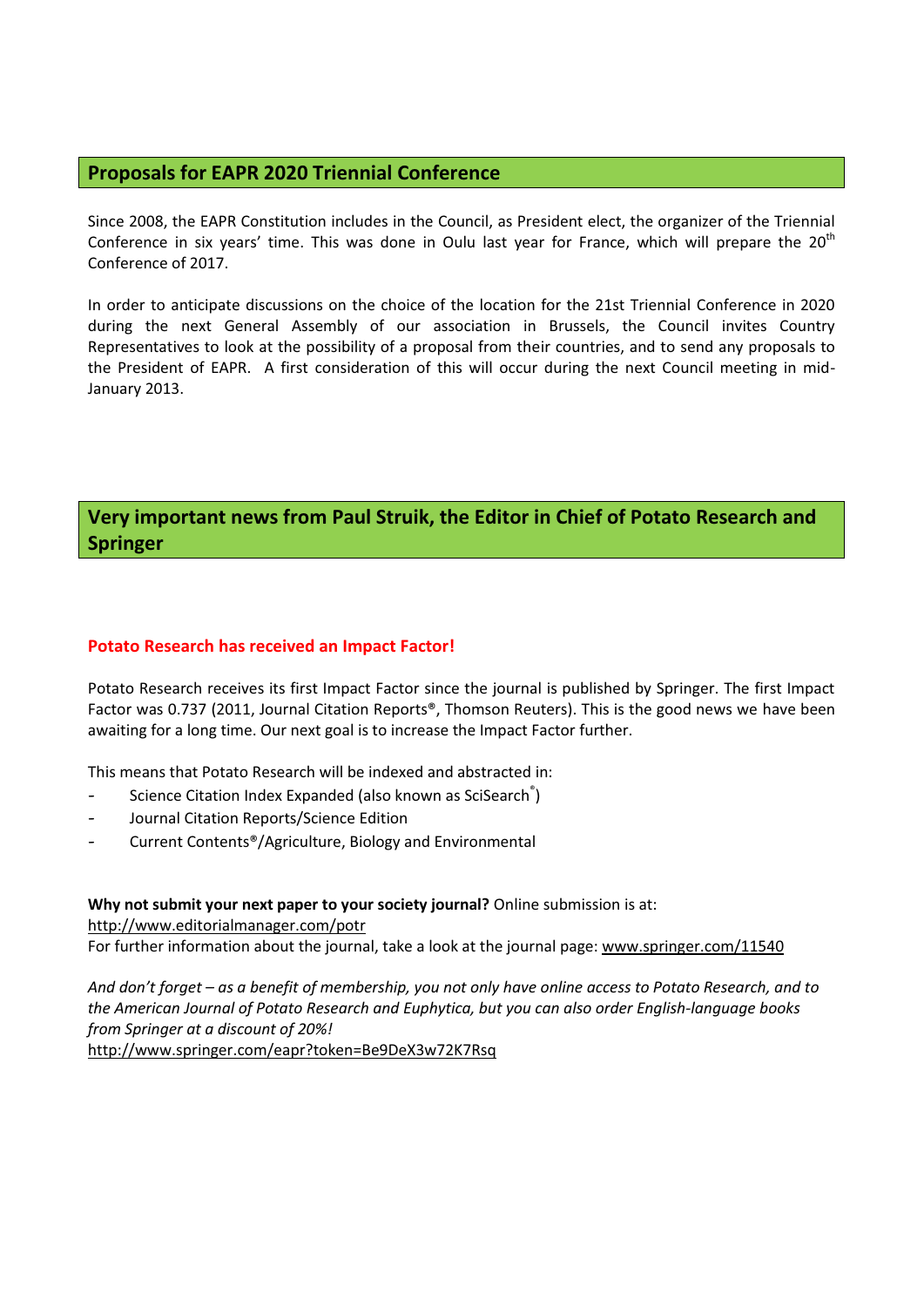#### **Promoting the EAPR**

The organization of the specific meetings and conferences of EAPR and the publication of our journal "Potato Research", for which the new benefit of an impact factor will surely contribute to wider recognition by the scientific community, are the major actions carried out to make our association better known. In order to increase membership and to attract new specialists involved in the selection, production and use of potatoes, the council encourages any action promoting the EAPR during specialized potato events all around the world.

Such promotion of the EAPR was done during the last PotatoEurope event held in September 2012 in France by presenting posters about the EAPR

(http://www.potatoeurope.com/fileadmin/downloads/2012/Poster/pole3/eapr.pdf ).

These posters were translated into French but were also shown in English for international visitors. Corresponding leaflets were distributed to visitors. The basic text of this poster is at your disposal by contacting S. Duvauchelle (duvauchelleserge@gmail.com) if you want to translate it into your language to promote the EAPR at any suitable occasion. The leaflet (PDF Format in English) is also available on our website.

### **Membership application and renewal : Renew before 31th December 2012 !!!**

**Please remember to renew your EAPR membership before the end of this year to keep the multiple benefits you have (see below)!!** You can renew your membership online through the member login at the EAPR website www.eapr.net. Information about the procedure can be obtained from info@eapr.net. Online membership renewal is secure, easy and works in real-time. The payment methods include secure credit card processing or PayPal.

Renewal by bank transfer remains possible. In this case, please contact our Treasurer, Kürt Demeulemeester, to get information on how to do this (kurt.demeulemeester@inagro.be).

We would like to strongly encourage you to invite your colleagues to join EAPR. The membership application form is available at the EAPR homepage:

http://www.eapr.net/membership/membership-application/

Being a member of the EAPR and paying the annual subscription (60 Euro) offers multiple benefits:

- Online access to Potato Research, Euphytica and the American Journal of Potato Research
- Members receive a print copy of Potato Research free of charge
- Members can participate in the Triennial conferences and Section meetings at members' rates
- Members can participate in Annual Meetings of the Potato Association of America at members' rates
- You can also order English-language books from Springer at a discount of 20%! http://www.springer.com/eapr?token=Be9DeX3w72K7Rsq

#### **Do not hesitate to contact your EAPR country representative !**

You are still invited to consult the revised list of EAPR country representatives at the EAPR homepage: http://www.eapr.net/organization/ .

Do not hesitate to contact your Country representative for any questions or suggestions you have about the Association and its management. Discussions of the role of Country representatives are going on and will be defined during the next Council meeting in mid-January 2013.